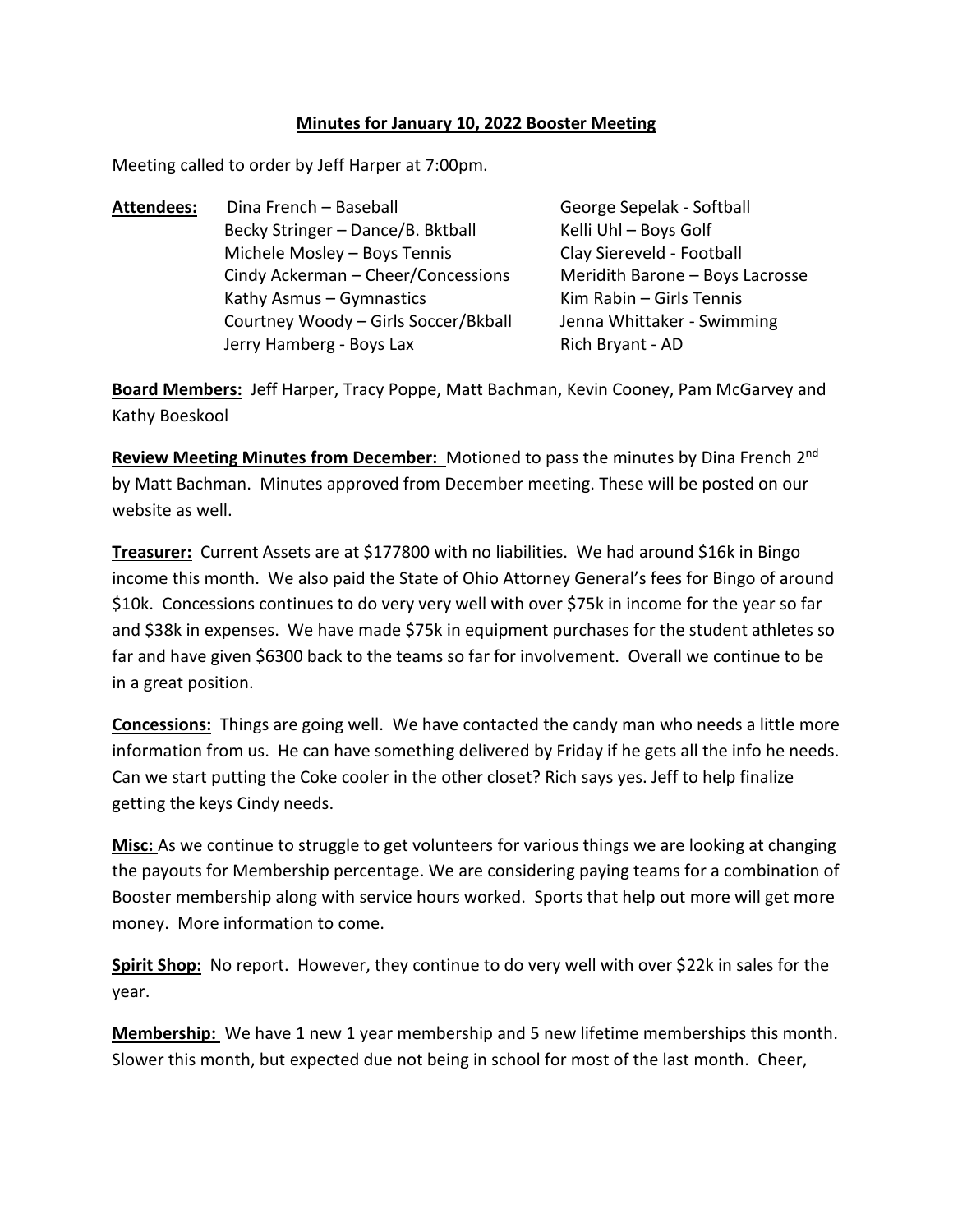Dance, Gymnastics and Girls basketball have all reached 50% membership and will get \$500 from the Boosters. The Dance team is only 3 away from 100% membership.

**Request from Rich:** Rich gave a huge THANK YOU for the support his family has received during a very trying time for his family. They have had a lot to deal with these last 6-8 weeks. All the support given to them means so much to his family. He will likely be out until February  $10^{\text{th}}$ . He is requesting the Boosters' help with the following items:

New softball and baseball scoreboards and systems. We are getting top of the line equipment. The total for the job is \$45878.27. This includes installation and engineering services. The scoreboards will be identical for the most part, although one will be a 7 inning board and one a 9 inning board. Looking to install them in February while the ground is frozen before it gets wet and hard to work in. He is asking Boosters to pay \$25k. Written vote taken and passed unanimously.

New volleyball netting systems. This would be a 3 net system across the floor. The current net system would be taken to the Freshman building for use. Our camps are becoming larger and larger and this new system will help to get our program to the next level. The total cost for the system is \$20500. He is requesting \$12500 from the Boosters, Girls volleyball will be paying \$6000 and Boys volleyball will be paying \$2000. Rich will by the intangibles that will go along with the system (pads, replacement nets, etc.) Written vote taken and passed unanimously.

New rollers for the tennis courts. These will be used to dry to courts, primarily during the Boys season in the spring. We have to buy them every other year. They can be used in the fall and spring. Total needed is \$193.98. Vote taken and approved unanimously.

**Dance:** They just held a clinic with over 75 kids attending. Their dance with the kids at the last basketball game was a huge hit. Thanks to the Boosters for supplying the pizza for them to eat during the clinic. They are getting ready for the State competition on February 5<sup>th</sup>.

**Cheer:** They had their first Split the Pot fundraiser at the last home basketball game. Jill Hartman was the big winner. \$144 was raised. The Girls basketball team has requested they cheer at Senior Night on January 29<sup>th</sup>. Details are still being worked out for that.

**Wrestling:** No rep or report. They did hold a tournament over break that was well attended.

**Boys Basketball:** The Freshman team is around 500. They recently beat Colerain. The JV team is shut down this week but is undefeated in the GMC right now. Their only loss is to Elder. Varsity is having a good season. They are currently 9-2 overall and 6-1 in the GMC. They have a huge game against undefeated Fairfield tomorrow night at home.